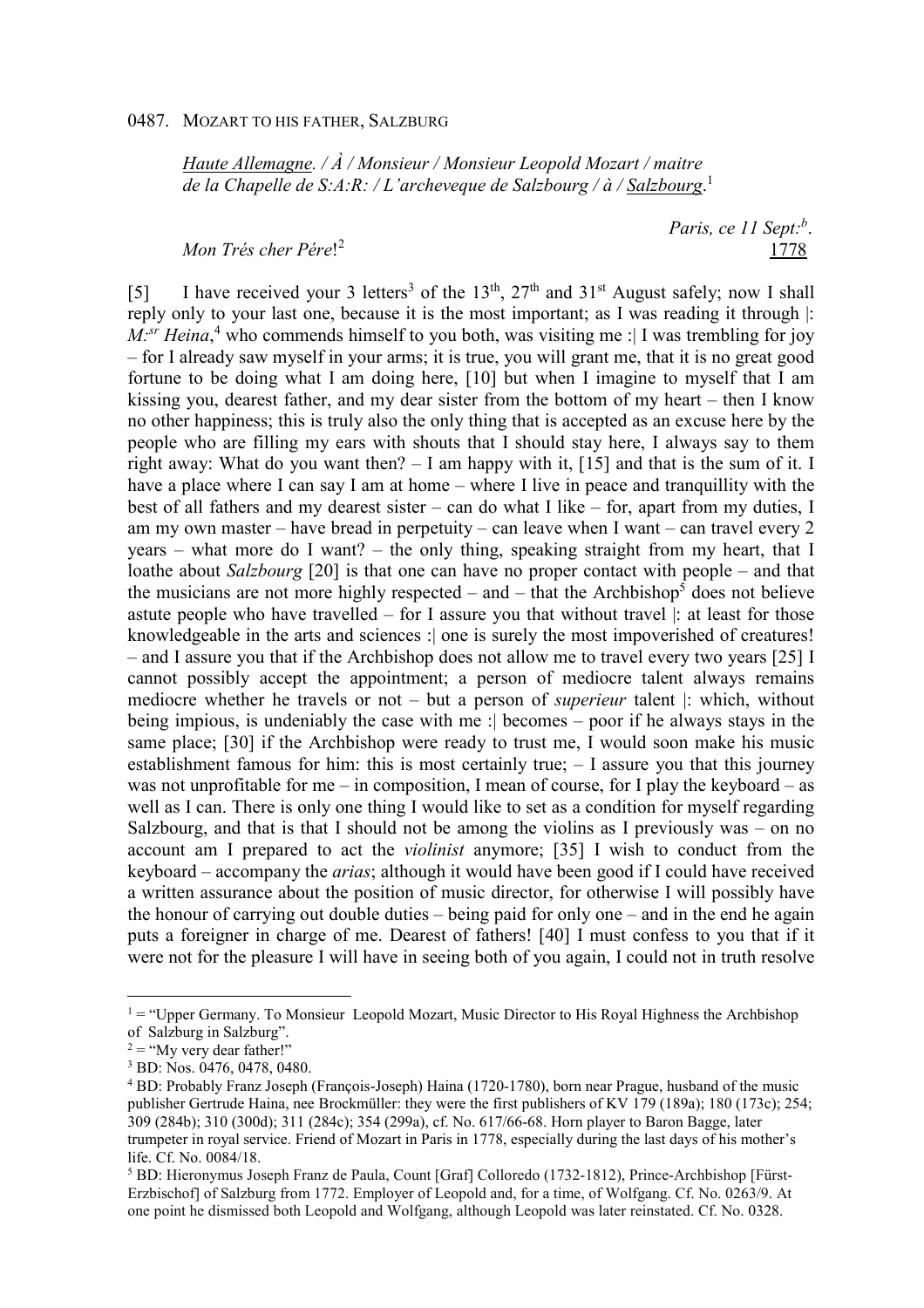to do it  $-$  – and also for the sake of leaving Paris, which I cannot tolerate – although my activities were now starting to go better and I do not doubt that if I could resolve to hold out here for some years, [45] I would quite certainly conduct my business very well, for now I am at least fairly well-known – the people are not so familiar to me, but I am to them. With my 2 *symphonies*<sup>6</sup> |: of which the last was performed on the 8<sup>th</sup> inst.<sup>7</sup> : | I have brought a great deal of honour to myself; now I would actually |: because I said I was travelling :| have an *opera* to write – but, as I said to *Noverre*, 8 [50] if you can vouch for it being performed as soon as it is finished – and they can tell me with certainty what I will get for it, I will stay here a further 3 months and write it – for I could not reject it out of hand – otherwise they would have believed I did not think I could do it; but they did not manage to organise this for me |: and I already knew in advance that it could not happen :| because it is not the custom here. [55] Here, as you perhaps already know, they do it this way: when the *opera* is finished, it is rehearsed – if the stupid French find it is not good – it is not put on – and the composer has written for nothing; if they find it good, it is put *in scena*;<sup>9</sup> according to how the applause grows, the payment grows too. Nothing is certain. In total, I will save these things until I tell you in person. [60] Otherwise I say to you sincerely that my activities were starting to go well; haste achieves nothing; *chi và piano, và sano*; <sup>10</sup> with my *complaisance*<sup>11</sup> I have built up friendship and protection for myself; if I wished to put it all in writing to you – I would get aches in my fingers; I will tell you all this in person and demonstrate clearly [65] that *M:sr Grimm*<sup>12</sup> is capable of helping children, but not adult people<sup>13</sup> – and – but no, I will not write about it – yes, I must: on no account should you imagine that this man – is the same as he once was; if *Mad:me d'Epinay*<sup>14</sup> were not there, I would not be in the house; and he has no right to be so proud of this fact – for I have 4 houses<sup>15</sup> where I could lodge – and with board too; [70] the good man was simply not aware that if I had stayed here, I would have moved out next month and got into a house where things are not as simple-minded and stupid as with him – and where you always have it set right before your nose if someone does you a favour –presented this way, I really could forget a favour  $[75]$  – but I wish to be more generous than he – I am only sorry that I

 $\overline{a}$ 

Her husband was the eldest son of the tax farmer de la Live de Bellegarde.

<sup>15</sup> BD: Not identified.

<sup>&</sup>lt;sup>6</sup> BD: KV 297 (300a); KV Anh. 8 (KV<sup>6</sup>: C 11.05). The former opened the *Concert spirituel* on Corpus Christi 1778 (cf. Nos. 0453/107-109; 0458/41 ff.). Mozart sold both symphonies to Legros (cf. line 132) before leaving Paris (cf. No. 0494/66-67.

<sup>&</sup>lt;sup>7</sup> BD: Again in a *Concert spirituel*. See advertisement reproduced in Deutsch Dok p. 160. On 3<sup>rd</sup> September, 1778, pupils at the Conservatory are formed and overture for grand opera by Mozart (KV 311a; KV<sup>6</sup>: Anh. C 11.05).

<sup>&</sup>lt;sup>8</sup> BD: Jean Georges Noverre (1727-1810), internationally active (Stuttgart, Milan), ballet master in Vienna 1755-1774. The Mozarts met him in Vienna in 1773. He became composer and master of ballet at the *Académie royale de Musique* and director of festivities ["*Directeur des Fêtes de Trianon*"] in Paris in 1776. His memoirs mention Mozart aged 12; they certainly met in 1778 in Paris, where Mozart wrote part of the music for *Les petits riens* KV Anh. 10 (299b). Cf. Nos. 0293/51; 0430/182.

 $9 =$  "on stage".

<sup>&</sup>lt;sup>10</sup> Literally "He who goes slowly goes well",  $=$  "slowly and steady wins the race".

 $11 =$  "obligingness".

<sup>&</sup>lt;sup>12</sup> BD: Friedrich Melchior von Grimm (1723-1807), 1748 private secretary to the Saxon Count [Graf] Friese, with whom he moved to Paris, where he was in contact with the Encyclopaedists. Various publications, one of which, in 1763, mentioned the Mozart children. He was living with the Marquise d'Epinay just mentioned. His relationship with Mozart broke down in 1778 during the latter's stay in Paris. After his mother's death, Mozart moved into accommodation in the house shared by Grimm and Madame d'Epinay. Cf. lines 97; No. 0462/40.

<sup>&</sup>lt;sup>13</sup> BD: Wolfgang now proceeds in the following lines to explain why he asked Leopold not to be too humble towards Grimm and d'Epinay (cf. No. 0479/37-38).

<sup>14</sup> BD: Louise-Florence-Pétronille Tardieu d'Esclavelles, Marquise d'Epinay (1726-1783), divorced since 1749. Hostess to such figures as J.J. Rousseau, Grimm (see above; she had a liaison with him 1755-1778), Diderot. Visited Voltaire. Author and collaborator in Grimm's *Correspondance littéraire*.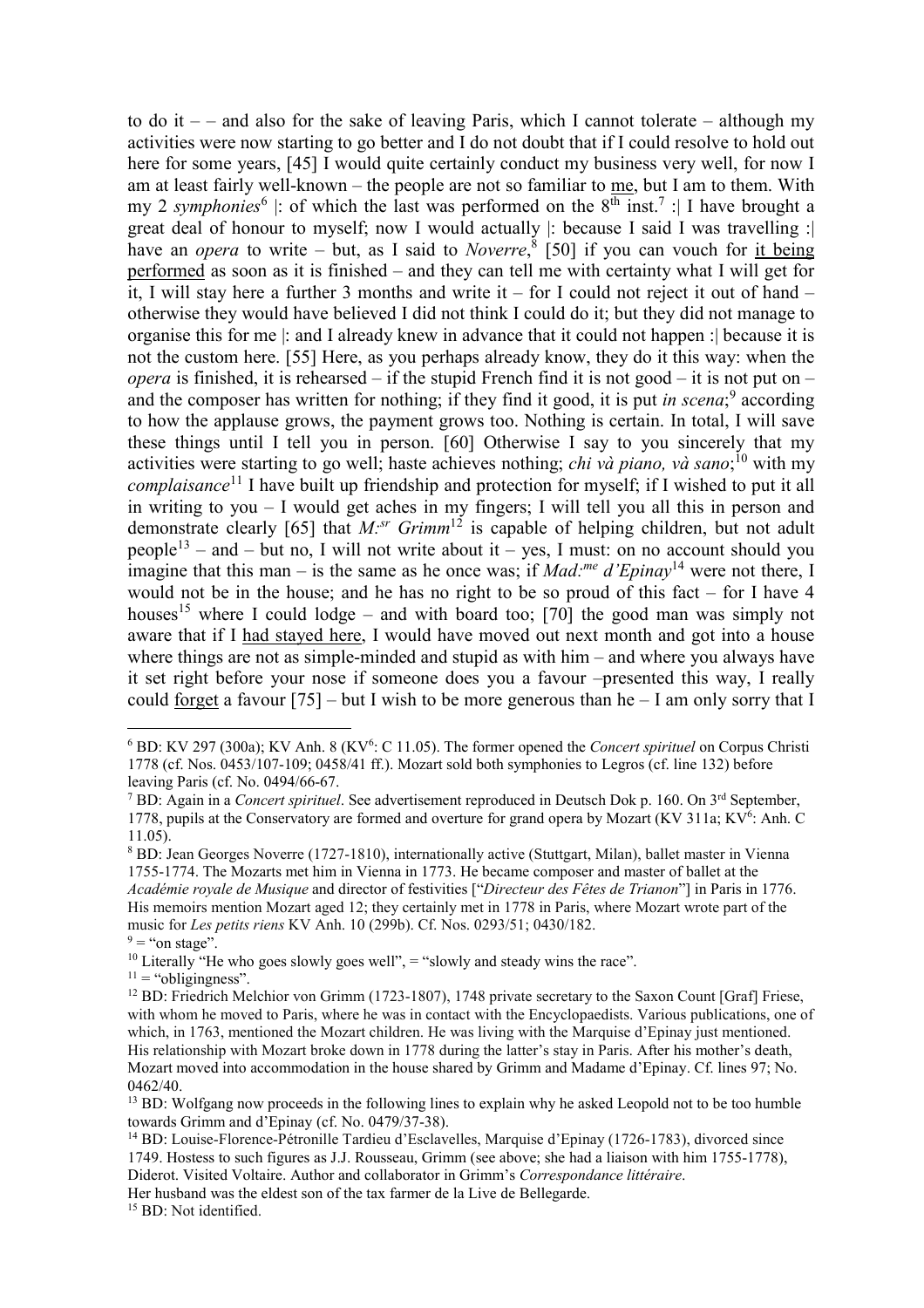am not staying here just to show him that I do not need him – and that I am capable of just as much as his  $Piccini^{16}$  – although I am only a German; the greatest good deed that he showed me consists of 15 *louis d'or*<sup>17</sup> which he lent me little by little during my blessed mother's struggle between life and death – can it be that he is anxious about this?  $-$  [80] if he has any doubt about it he truly deserves a kick – for he is distrusting my honesty |: which is the only thing which has the power to put me in a rage :| and also in my talent – although the latter point is already familiar to me, for he once said to me himself that he does not believe I am capable of writing a French *opera*; [85] at my departure I will return the 15 *louis d'or* to him<sup>18</sup> with thanks and with plenty of very courteous words; my mother of blessed memory often said to me, I don't know, he – seems quite different to me; but I always took his side, although secretly I was also convinced of this; he did not speak to anybody about me – and if he did, it was always stupid and clumsy;  $[90]$  – vile; he wanted me to be running to *Piccini* all the time, and also to *Caribaldi*<sup>19</sup> – – for now they have a miserable *opera buffa* here – and I always said: No, I will not go one step in his direction etc.; In short, he is of the Italian faction – is insincere – and attempts to suppress me himself; this is incredible, isn't it? – but it is so; [95] here is the proof; I opened my whole heart to him as to a true friend – and he made good use of it; he always gave me bad advice because he knew that I would follow it – but he only succeeded with this 2 or 3 times, for afterwards I no longer asked him and if he did give me advice, did not do it, but always said yes [100] to avoid suffering more displays of coarseness. Now enough of this – we shall speak more about it in person; but *Mad:me d'Epinai* has a better heart; the room where I am belongs to her, not to him; it is the sick-room; if anyone in the house is ill they are put up in that room; there is nothing beautiful about it except the view; [105] it is nothing but wall, no cupboard or anything there – now see if I could have held out longer there; I could have written to you about this long ago, but was afraid you might not believe me – but now I can keep silent no longer – you may believe me or not – but – you believe me, I know it with certainty – you still have a sufficiently high opinion of me to be convinced [110] that I am telling the truth; I also have my meals with *Mad. d'Epinai*; you need not believe that he pays her in any way, for her expenses with me do not amount to a nail – they have the same meal on the table whether I am there or not; – for they never know when I am coming to eat and accordingly cannot have things served for me; and in the evening I eat fruit and drink a glass of wine; [115] all the time I have been in the house, which is over 2 months now, I have not eaten there more often than 14 times at most; so apart from the 15 *louis d'or* which I will repay with thanks, he incurs no expenses with me other than than the candles; and there I would indeed be ashamed on his behalf if I should propose to him that I should buy them for myself; – [120] I would truly not dare to say such a thing – upon my honour; that is simply the kind of person I am; recently, when he spoke pretty harshly, simplemindedly and stupidly with me, I did not dare to say that he need not be anxious about the 15 *louis d'or* – because I was afraid that I might insult him with that; I did nothing except take it all – and asked if he was finished? – and then: Your most obedient servant. [125] He maintained I should leave in a week; he is as hasty as that  $-$  I said that could not be  $-$  and the reasons, Yes, of no avail, this is simply your father's wish  $-1$  beg your pardon, he wrote<sup>20</sup> to me that only with his next letter will I learn when I should leave; Just keep yourself ready to travel – But I cannot possibly leave, I tell you, sir, before the beginning of

<sup>16</sup> BD: The composer Nicola Piccinni (1728-1806), popular in Paris; cf. Nos. 0158/56, 0431/67, 0462/142 f.

<sup>&</sup>lt;sup>17</sup> BD: Generally taken as 1 louis d'or = 11 florins. 15 louis d'or = 165 florins; cf. No. 0505/81.

<sup>&</sup>lt;sup>18</sup> BD: Giacchino Garibaldi (1743- after 1782), tenor from Rome; cf. note on No. 0125/133.

<sup>19</sup> BD: Wolfgang does not keep this promise (cf. No. 0496/16 ff.); Leopold therefore added the 165 florins to the sum of debts he had to pay (cf. No. 0505/71).

<sup>20</sup> BD: cf. Nos. 0480/34-35; 0482/171 ff.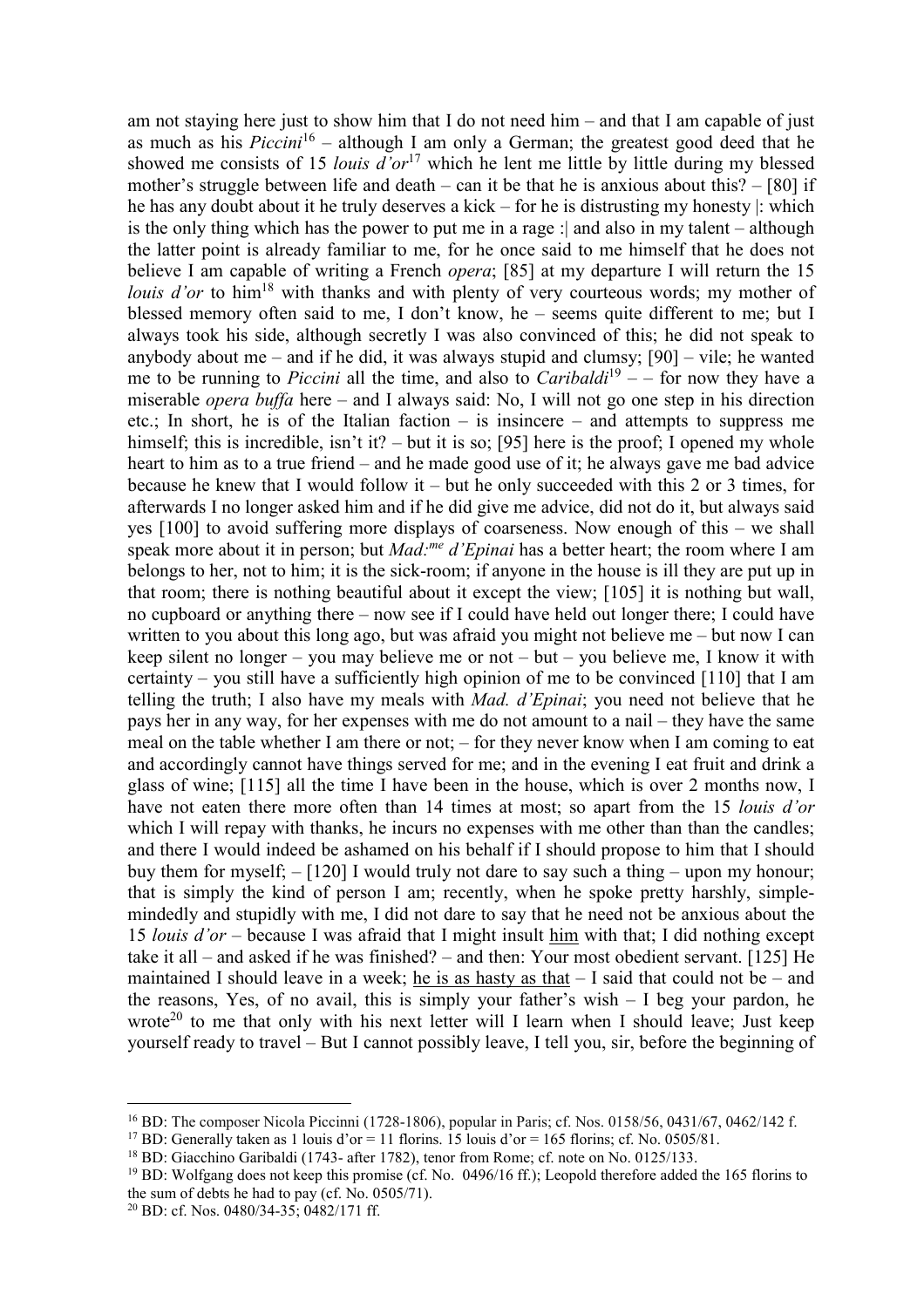the coming month  $[130]$  – or at the earliest at the end of this one, for I still have 6 *trios*<sup>21</sup> to write – for which I will be well paid – still have to be paid by *Le Gros*<sup>22</sup> and the *Duc de*  $Guines<sup>23</sup>$  – and then, because the court<sup>24</sup> is going to Munich at the end of this month, I would like to meet them there, so that I can present my sonatas to the Electress<sup>25</sup> myself, [135] which could perhaps lead to a present for me; I will pack my things and speak to Herr Geschwendtner<sup>26</sup> – and send them at once, as soon as possible; regarding leaving things behind, it is not very advisable with him. For a cash sum I will give the engraver<sup>27</sup> who engraved the sonatas for me 3 concertos, the *Jenomy*<sup>28</sup>, *Litzau*<sup>29</sup> and the one in  $B<sup>b 30</sup> - [140]$ and that is also what I will do with my 6 difficult *sonatas*<sup>31</sup> if possible, even if it is not much – it is certainly better than nothing. On the journey one needs money. As far as the *symphonies* are concerned – most of them are not according to the taste here; if I have time, I will yet arrange some *violin concertos*<sup>32</sup> – make them shorter – for among us in Germany there is the long taste; [145] but in fact it is better short and good – concerning the journey, I will without doubt find some explanation in the next letter – I would only wish that you had written to me only,<sup>33</sup> for I do not wish to have anything more to do with him;<sup>34</sup> I hope so – and it would also be better – for in the main a Geschwendtner or a *Heina* can routinely organise things better than one of these freshly baked *barons*<sup>35</sup> [150] – in fact, I am more obliged to *Heina* than to him; look at this carefully, sir, with the stump of a candle – Well now, I am simply waiting for a prompt answer from you to this letter, I will not leave before that; I have already counted it up: you receive this letter on the 22<sup>nd</sup> September, answer me at once, on the 25<sup>th</sup>, the Friday, the post leaves, and on 3rd *Oct*:<sup>*bre*</sup> I receive your answer; [155] on the immediately following  $6<sup>th</sup>$  I can set off,<sup>36</sup> for I have of course nothing to be in a hurry for, and I am not here pointlessly or fruitlessly because I lock myself in and work to bring as much money together as possible. Now I would just like to ask you

- <sup>23</sup> BD: Adrien-Louis Bonnières de Souastre, Comte de Guines (1735-1806), diplomat. Mozart composed the concerto for harp and flute KV 299 (297c) for him and his daughter and also taught his daughter; for both activities, payment was still outstanding; cf. No. 0440/13.
- $^{24}$  BD: = The Mannheim court.

 $\overline{a}$ <sup>21</sup> BD: Presumably trios with keyboard. Wolfgang appears not to have composed them.

<sup>22</sup> BD: Joseph Legros (1730-1793), director of the Concert spirituel in Paris; cf. No. 0440/11. Various Mozart works were performed there. The payment was for the symphonies mentioned in lines 46-47.

<sup>25</sup> BD: Cf. No. 0363/84-85. Elizabeth Maria Aloysia Auguste (1721-1794). Married Karl Theodor, her cousin, in 1742. The clavier/violin sonatas KV 301 (293a); 302 (293b); 303 (293c); 304 (300c); 305 (293d); 306 (300l) are dedicated to her.

<sup>26</sup> BD: Karl Gallus Gschwendtner (1751-1818), younger brother of Franz Xaver Gschwendtner (cf. No. 0102/144-145). He dealt in iron in Salzburg, but was often away on business (cf. No. 0467/35-36). The forename "Vital" was probably taken from his uncle, who assumed this name on taking vows in the Benedictine monastery in Niederaltaich.

<sup>27</sup> BD: Jean Georges Sieber published the sonatas dedicated to the Palatine Electress: "*Six Sonates / Pour Clavecin Ou Fortépiano Avec Accompagnement D'un Violon...*"

<sup>28</sup> Cf. Ulrich Konrad, introduction to facsimile edition of *Piano Concerto "Jenamy" E<sup>b</sup> Major KV 271,*  Laaber, 2017: Noverre's daughter Victoire, married name Jenamy, was a noted pianist; KV 271 was written for her.

<sup>29</sup> BD: Countess [Gräfin] Antonia Lützow (1738-1780). Niece of the Archbishop of Salzburg, a pupil of Leopold Mozart's. Concerto KV 246.

<sup>30</sup> BD: KV 238.

<sup>31</sup> BD: Cf. Nos. 0352/47, 0416/31. KV 279 (189d), 280 (189e), 281 (189f), 282 (189g), 283 (189h), 284 (205b), Mozart's repertoire pieces on this journey, cf. No. 0363/27.

 $32$  BD: No. 0480 was sent as an enclosure with a letter to Grimm. Cf. No. 0482/6-7.

<sup>33</sup> BD: Cf. Nos. 0352/47, 0416/31. KV 279 (189d), 280 (189e), 281 (189f), 282 (189g), 283 (189h), 284 (205b), Mozart's repertoire pieces on this journey, cf. No. 0363/27.

<sup>34</sup> BD: Cf. lines 64 ff.

<sup>&</sup>lt;sup>35</sup> BD: Grimm received the title of Baron [Freiherr Grimm von Grimhoff] in 1775 when he was appointed ambassador for Saxony-Gotha.

<sup>&</sup>lt;sup>36</sup> BD: Wolfgang left earlier, on 26<sup>th</sup> September, 1778.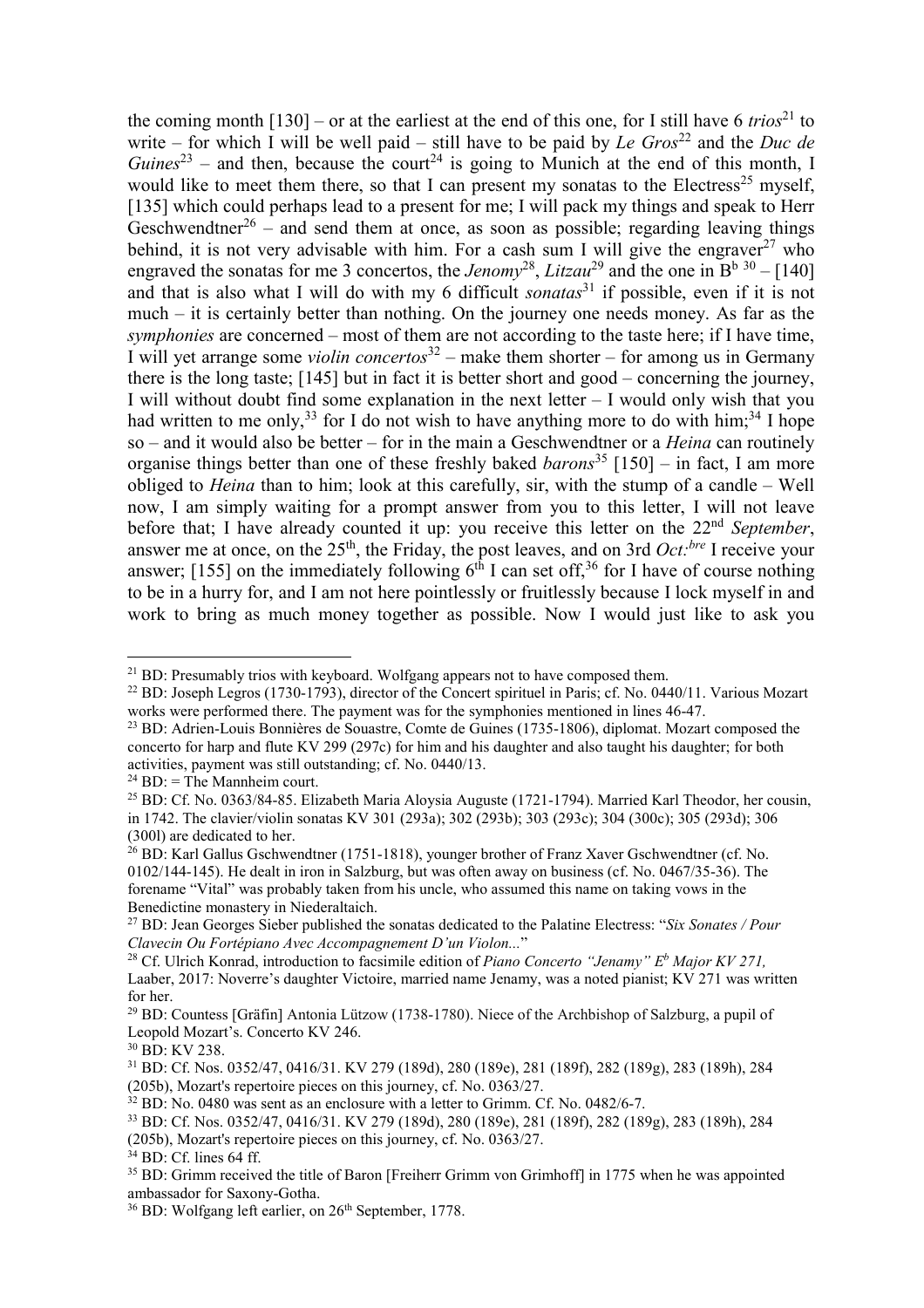something – for I do not yet know how you want me to travel; because I will not have very much extra baggage with me [160] |: since I will take the opportunity to send on what I do not need :|; I could indeed accordingly, if possible, allow myself to be given a pretty *capriolet*<sup>37</sup> in the style which they now have in fashion here – that is the way Wendling<sup>38</sup> did it; afterwards one can go as one pleases, with the post or with *viturin*<sup>39</sup>; the *capriolets* here are not as they once were, namely open, but closed – and with glass windows – [165] only that they have 2 wheels and can seat 2 persons if they are not too fat; Now, I will gather all of this from your answer to this letter. I have one more thing to ask, and which I hope you will not refuse me, namely that, let us suppose, although I hope and also believe that it will not be like this, the Webers<sup>40</sup> did not go to Munich  $[170]$  but stayed in Mannheim, may I grant myself the pleasure of passing through in order to visit them?<sup>41</sup> – I do of course go out in society, but not much; at least it certainly does not seem much to me – but I do not believe that it will be necessary – I will meet them in Munich – I hope to be assured of this by letter tomorrow, but if it turns out otherwise [175] I am already persuaded in advance of your kindness, that you will not refuse me this joy. Best of fathers! If the Archbishop wishes to have a new female singer, I do not, by God, know a better one;<sup>42</sup> for he is certainly not going to get a Taiber<sup>43</sup> or a *de Amicis*;<sup>44</sup> and the others are certainly worse; I am only sorry that if these Carnival people perhaps come up from *Salzbourg*<sup>45</sup> and *Rosamund*<sup>46</sup> is played, [180] the poor Weber girl will quite possibly not be to their liking, at least the people will certainly not reach a judgement on it in the way she deserves – for she has a miserable role, almost a *persona muta*<sup>47</sup> – singing some stanzas between the choruses; she has one aria in which one could deduce something good from the *ritornello*, but the vocal part is *alla Schweizer*, <sup>48</sup> [185] as if the dogs wanted to bark; she does have a kind of *rondeau*, in the 2<sup>nd</sup> act, where she can sustain her voice, and consequently show it, a little; yes, hapless the singer, male or female, who falls into Schweitzer's hands, for he will not learn singable composition as long as he lives! Once I am in Salzbourg I shall not fail to advocate<sup> $\bar{4}9$ </sup> smy dear lady-friend with the greatest zeal [190] – meanwhile I beg you to do likewise, and nor should you fail to do your best, you cannot give your son a greater joy. Now I think of nothing except the pleasure of embracing you soon – I beg you to make sure for yourself of everything that the Archbishop has promised – and what I have requested

<sup>37</sup> BD: Cabriolet, a light two-wheeled, one-horse carriage.

<sup>&</sup>lt;sup>38</sup> BD: The flautist Johann Baptist Wendling (1723-1797); his brother was the violinist Franz Anton Wendling (1729-1786). He had already returned to Mannheim on  $31<sup>st</sup>$  May, 1778.

 $39$  = *vetturino*, coachman.

<sup>40</sup> BD: The family of Franz Fridolin Weber (1733-1779). He was initially a high administrative official [Amtmann], then employed at the court in Mannheim as a bass, prompter and music copyist. Moved to Munich with the court in 1778, then to Vienna when his daughter Aloisia, of great romantic interest to Mozart, was engaged there as a singer in 1779. Mozart married his daughter Constanze. He died shortly afterwards on 23rd October, 1779. Cf. No. 0405/29.

<sup>&</sup>lt;sup>41</sup> BD: Leopold is against the idea (cf. No. 0491/76), but Mozart nevertheless goes out of his way to drive through Mannheim.

<sup>&</sup>lt;sup>42</sup> BD: Referring to Aloisia Weber, as discussed already in No. 0480/39-40.

<sup>43</sup> BD: Elisabeth Teyber (1744-1816), singer, member of perhaps the only family in Vienna to have

maintained contacts with all the members of the Mozart family for 20 years. Cf. note on No. 0117/10 f.

<sup>44</sup> BD: Anna Lucia de Amicis (c. 1740-1816), singer. Met the Mozarts in Mainz and Naples, cf. Nos. 0060/29-

<sup>31</sup> and 0188/54. Wolfgang reports that she sang in Venice when he was there, cf. No. 0232/33.

<sup>45</sup> BD: At Carnival time residents of Salzburg travelled to Munich to hear an opera.

<sup>46</sup> BD: *Rosamunde*, opera (cf. No. 0377/62) by Anton Schweitzer (1735-1787), composer. Mozart met him in Mannheim, cf. Nos. 0074/15; 0907/51; cf. note on No. 0377/62. Wolfgang was obviously afraid Aloisia would not be a success if she had to sing in this piece.

 $47 =$  "a mute role".

<sup>48</sup> BD: Schweitzer, the composer of *Rosamunde*.

<sup>49</sup> BD: Leopold had asked him to do so in No. 0480/39.